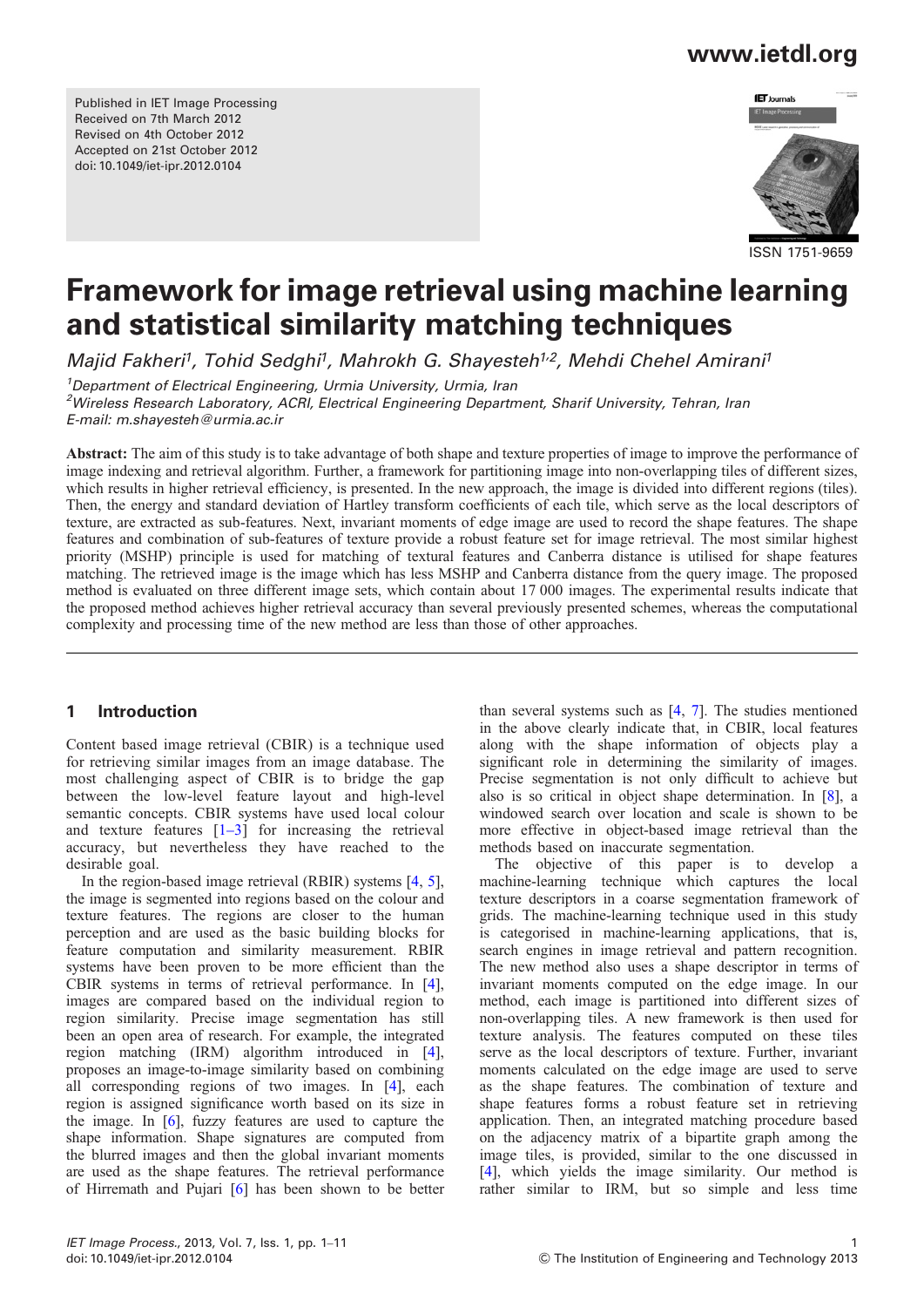consuming. The reason is that all RBIR systems are complicated because of using different kinds of complicated algorithms that makes them time-consuming. Note that in RBIR systems, fast retrieval is the main objective. We evaluate the new method on three image sets that consist of about 17 000 images. The experimental results are compared with the methods of [3, 4, 6, 7, 9– 12]. We also compare different methods from the view points of computational cost, feature length and processing time. The results indicate that the new method performs better than the mentioned methods.

The rest of this paper is organised as follows. In Section 2, we explain the proposed system that consists of image enhancement, regioning, feature extraction, integrated image matching and retrieval algorithm stages. In Section 3, we present the experiments, discuss about the results and compare them with the previously presented schemes. Finally, Section 4 concludes the paper.

# 2 Proposed method

Fig. 1 shows the comprehensive block diagram of the proposed CBIR system. In the following, we describe different parts of the new method in detail.

# 2.1 Image enhancement

In order to remove noise, each image is passed through a low-pass Gaussian filter. This stage is commonly used in most retrieval systems as the pre-processing step.

# 2.2 Regioning and blocking

Each image is partitioned into nine non-overlapping tiles. These tiles will serve as the local texture descriptors for

image. The features extracted from the transformed tile images are used for texture similarity measurement. Feature extraction method will be completely discussed in Section 2.3. Three different image sets are used for experiments which comprise of images of sizes either  $256 \times 384$  or  $384 \times 256$  pixels. After image partitioning, the sizes of tiles will be  $192 \times 64$ ,  $96 \times 128$  or  $192 \times 128$ pixels. Fig. 2a shows the partitioning of two different size images and their corresponding tiles. In this study, we have supposed that the most important part of image is its centre, that is, the centre contains the most valuable information compared with the side tiles. Hence, we apply region processing in such a way that the image centre is appeared in a large tile and the sides of image in small tiles. We then assign weights to each tile in order to demonstrate the significance of tiles. The assigned weights are shown in Fig. 2a. As expected, larger tiles are assigned larger weights. A typical image and its regioning for extracting the textural features are demonstrated in Fig. 2*b*. The logic for splitting into nine tiles can be justified as follows. Splinting into six and eight blocks causes the loose of centre information. Splitting into seven tiles makes the side tiles sizes larger. Further, more than nine tiles make the main information included in several tiles and also the method not computationally efficient. Therefore splitting image into nine blocks is a reasonable choice.

# 2.3 Feature set generation

The feature set consists of texture and shape descriptors, which are explained in the following subsections.

2.3.1 Texture features: In this work, we use the coefficients of Hartley transform (HT) for generation of texture features. A brief description about the HT is given



Fig. 1 Block diagram of the proposed retrieval system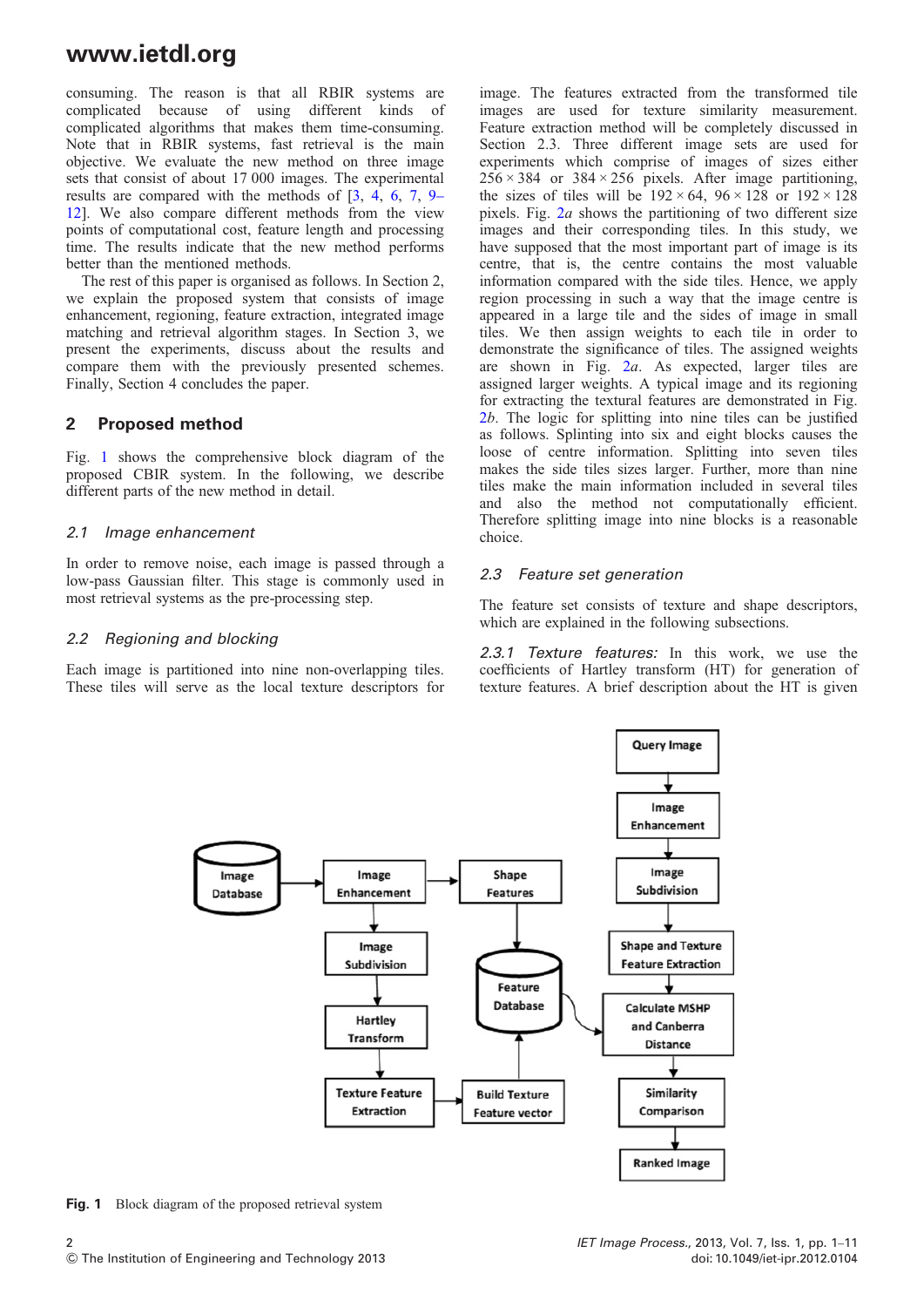

Fig. 2 Assigned weights and image regioning for extracting the textural features a Image regioning for extracting textural features for two different size images and weight assignment of partitions b Example

below. More explanations are found in [13, 14]. The basic functions of HT are orthogonal and can be computed faster than the Gabor and wavelet filters. HT generates separate sub-bands for each of the positive and negative orientations. On the other hand, the conventional separable real wavelet transform suffers from the lack of shift invariance, provides just three orientations, has a poor directional selectivity and also cannot distinguish between 45 and −45° directions. In addition, the extra redundancy of HT allows a significant reduction of aliasing terms. Translation results in large changes in the phases of coefficients, but the magnitudes (and hence energies) are much more stable. By using the even and odd filters alternately in the HT, it is possible to achieve the overall complex impulse responses with symmetric real parts and anti symmetric imaginary parts.

HT is proposed for a more symmetrical Fourier analysis, which is expressed in a symmetric form between a function of a real variable and its transform. The HT expands a function in terms of real sine and cosine terms, whereas the Fourier transform expands into complex exponentials.

The two-dimensional (2D) discrete HT pair is given by the following equations

$$
H(u, v) = \sum_{x=0}^{M-1} \sum_{y=0}^{N-1} g(x, y) \cos\left(\frac{2\pi xu}{M} + \frac{2\pi yv}{N}\right)
$$
  
0 \le u \le M - 1, 0 \le v \le N - 1

$$
g(x, y) = \frac{1}{MN} \sum_{u=0}^{M-1} \sum_{v=0}^{N-1} H(u, v) \text{cas } \left( \frac{2\pi x u}{M} + \frac{2\pi y v}{N} \right) \tag{2}
$$
  

$$
0 \le x \le M - 1, \quad 0 \le y \le N - 1
$$

where  $g(x, y)$  is a function of two integer variables x and y, H  $(u, v)$  is its HT and

$$
\cos(\alpha + \beta) = \cos(\alpha + \beta) + \sin(\alpha + \beta)
$$
 (3)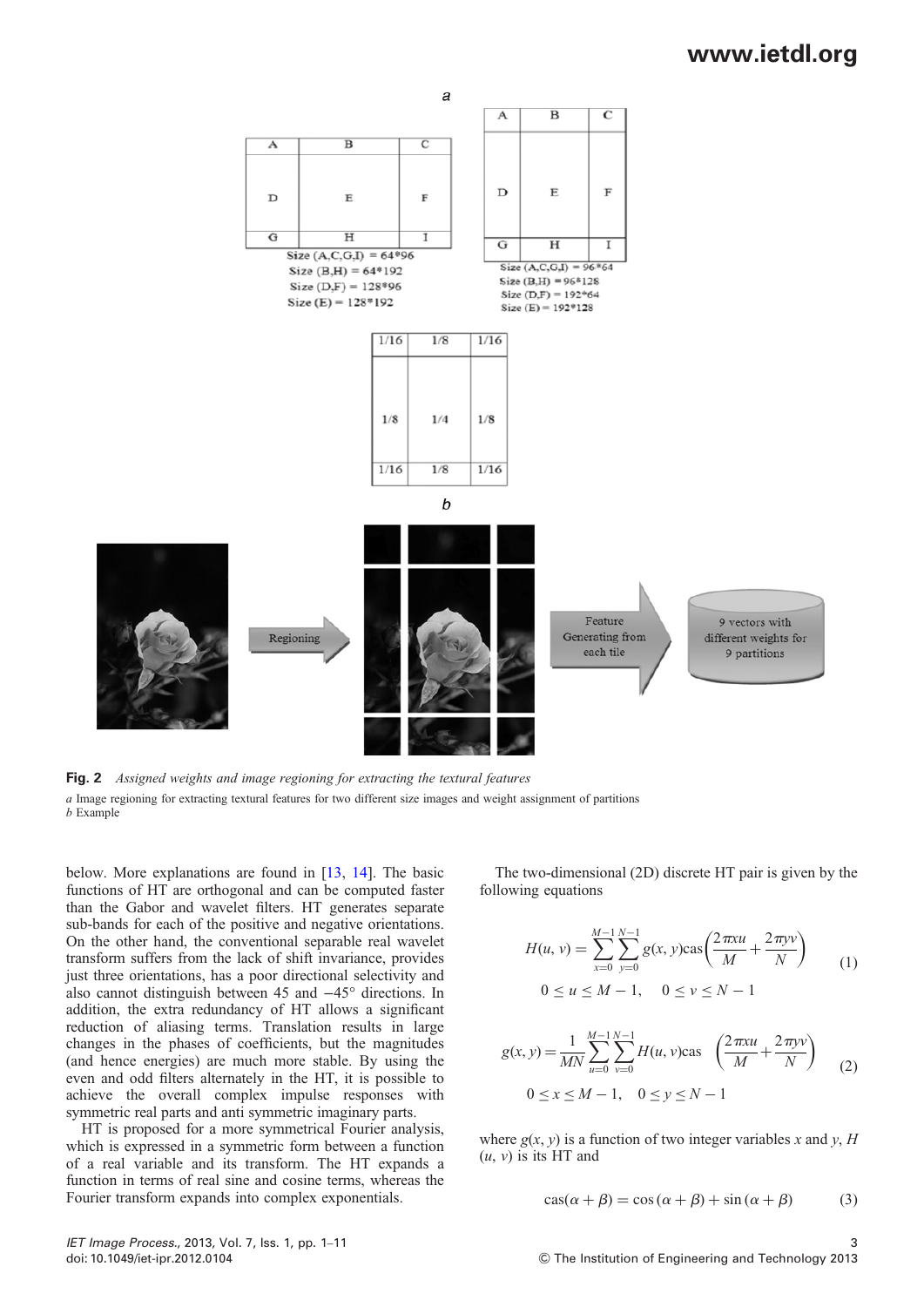The above equations show that the HT exhibits a self-inverse property, that is, direct and inverse transformations use the same formulation. Consequently, both the HT and inverse HT can be computed using the same algorithm. Let  $G(u, v)$ be the 2D Fourier transform of the function  $g(x, y)$ , then the relation between  $G(u, v)$  and  $H(u, v)$  is given by

$$
H(u, v) = \frac{1+j}{2}G(u, v) + \frac{1-j}{2}G(-u, -v)
$$
 (4)

The Fourier transform of a real function is Hermitian, that is,  $G(-u, v) = G^*(u, v)$  and  $H(u, v) = \text{real}[G(u, v)] - \text{image}[G(u, v)]$ v)]. If the function g is centrosymmetric, that is,  $g(x, y) = g$  $(-x, y)$ , then the HT will be equivalent to the Fourier transform [14].

In the following, we explain the texture feature extraction algorithm used in this study:

1. Decompose all tiles of image into several directional sub-bands using HT.

2. Do for  $k = 1$ :  $K(K)$  is the number of tiles, nine tiles in this study)

3. Do for  $l=1$ : L (L is the number of sub-bands, 20 sub-bands in this study)

4. Collect directional sub-band coefficients, that is,  $\mathbf{H}_l^k$  ( $\mathbf{H}_l^k$  is of size  $20 \times 20$ ).

5. Compute the energy and variance of  $H_l^k$  as the sub-band features.

6. Collect the tile feature  $\bar{f}_{\alpha E}^k$  from the sub-bands features  $\bar{f}_{\alpha E}^k$  $\sigma E$ is of size  $1 \times 40$ ).

7. Collect the feature vector  $F_{\text{texture}}$  from the tile features  $\overline{f}_c^k$ σE (size of  $F_{\text{texture}}$  is  $1 \times 40$ ).

As mentioned above, the energy and variance of each sub-band of HT of each tile are computed separately. The energy  $(E_l^k)$  and variance  $(\sigma_l^k)$  of the *l*th sub-band of the tile k of image are calculated as follows

$$
E_l^k = \frac{1}{MN} \sum_{u=1}^M \sum_{v=1}^N |H_l^k(u, v)|^2, \quad l = 1:L, \quad k = 1:K \quad (5)
$$

$$
\sigma_l^k = \sqrt{\frac{1}{MN} \sum_{v=1}^M \sum_{v=1}^N |H_l^k(u, v) - \mu_l|^2}
$$

$$
\sigma_l^k = \sqrt{\frac{1}{MN} \sum_{u=1}^{M} \sum_{v=1}^{M} |H_l^k(u, v) - \mu_l|^2}
$$
\n
$$
l = 1:L, \quad k = 1:K
$$
\n(6)

where  $H_l^k(u, v)$  are the coefficient values of the *l*th sub-band of HT for the tile k,  $M \times N$  is the size of each sub-band, which is  $20 \times 20$  in our experiments and  $\mu_l$  is the mean value of the lth sub-band. Our proposed main feature vector is then constructed using the sub-features of different tiles of image. A sub-feature vector for the kth tile of the regioned image is constructed using the energies  $(E_i^k s)$  and variances  $(\sigma_i^k \tilde{s})$  of its L sub-bands as follows

$$
\bar{\bm{f}}_{\sigma E}^{k} = \begin{bmatrix} \sigma_1^{k}, \, \sigma_2^{k}, \, \ldots, \, \sigma_L^{k}, \, E_1^{k}, E_2^{k}, \, \ldots, E_L^{k} \end{bmatrix} \tag{7}
$$

Noting (7), the dimension of sub-feature vector will be 2L, so for  $L = 20$  used in this work, each tile of image has a sub-feature vector of size 40. Next, we assign different weights for each of sub-feature vectors (i.e. each tile), which is depicted in Fig. 2*a* It is observed that the larger tiles are assigned larger weights. Finally, we combine the nine weighted sub-feature vectors of nine tiles to form the main feature vector as shown below

$$
F_{\text{texture}} = (1/16) \bar{f}_{\sigma E}^1 + (1/8) \bar{f}_{\sigma E}^2 + (1/16) \bar{f}_{\sigma E}^3 + (1/8) + \bar{f}_{\sigma E}^4 (1/4) \bar{f}_{\sigma E}^5 + (1/8) \bar{f}_{\sigma E}^6 + (1/16) + \bar{f}_{\sigma E}^7 (1/8) + \bar{f}_{\sigma E}^8 (1/16) \bar{f}_{\sigma E}^9
$$
(8)

The above proposed combination keeps the dimension of the main feature vector the same as the sub-feature vector (i.e. 40), which results in less memory. Note that if we appended the sub-feature vectors of nine tiles, the dimension would be 360. This would cause too significant increase in the usage memory, which is a great challenge in large databases.

The proposed procedure is repeated for all images of database and the computed feature vectors are stored. We use the most similar highest priority (MSHP) rule for comparing the texture features of the query image and database images, which will be explained in Section 2.4.

We note that by utilising the textural features, only the textural information of image is captured and the other significant information is missed. Consequently, using the other features such as shape features will result in higher retrieval accuracy. Therefore in order to improve the accuracy rate, we add another set of features. In the following, we describe shape features.

2.3.2 Shape features: The gradient vector flow (GVF) is a static external force used in active contour method. GVF is computed as a diffusion of gradient vectors of a grey level or binary edge map derived from the image. GVF field [15] gives excellent results on concavities supporting the edge pixels with the opposite pair of forces, obeying force balance condition in one of the four directions (horizontal, vertical and diagonals) unlike the traditional external forces, which support either in the horizontal or vertical directions only. In addition, the authors in [6] used GVF for shape feature extraction. Simulation and analytical results showed the better performance of GVF than the other approaches such as hue and Zernike moments [15].

The algorithm for computation of edge image is given below  $[15]$ :

- 1. Convert the input colour image into the grey scale one.
- 2. Blur the image using a Gaussian filter.
- 3. Compute the GVF of the blurred image.

4. Filter out only strong edge responses using the threshold value th, where th is the variance of the GVF.

5. Repeat step d until achieving the main edge of image.

In this study, we first apply GVF and then extract the invariant moments. The translation, rotation and scale invariant 1D normalised contour sequence moments are computed on the edge image [15]. First, we consider the following moments

$$
m_r = \frac{1}{B} \sum_{i=1}^{B} \left[ z(i) \right]^r, \quad \mu_r = \frac{1}{B} \sum_{i=1}^{B} \left[ z(i) - m_1 \right]^r, \overline{\mu_r} = \frac{\mu_r}{(\mu_2)^{r/2}} \tag{9}
$$

where  $z(i)$  is the set of Euclidian distances between the centre of shape and all B boundaries of the shape, and  $m_r$ ,  $\mu_r$  and  $\overline{\mu_r}$ are the mean, *r*th moment and normalised moment of  $z(i)$ ,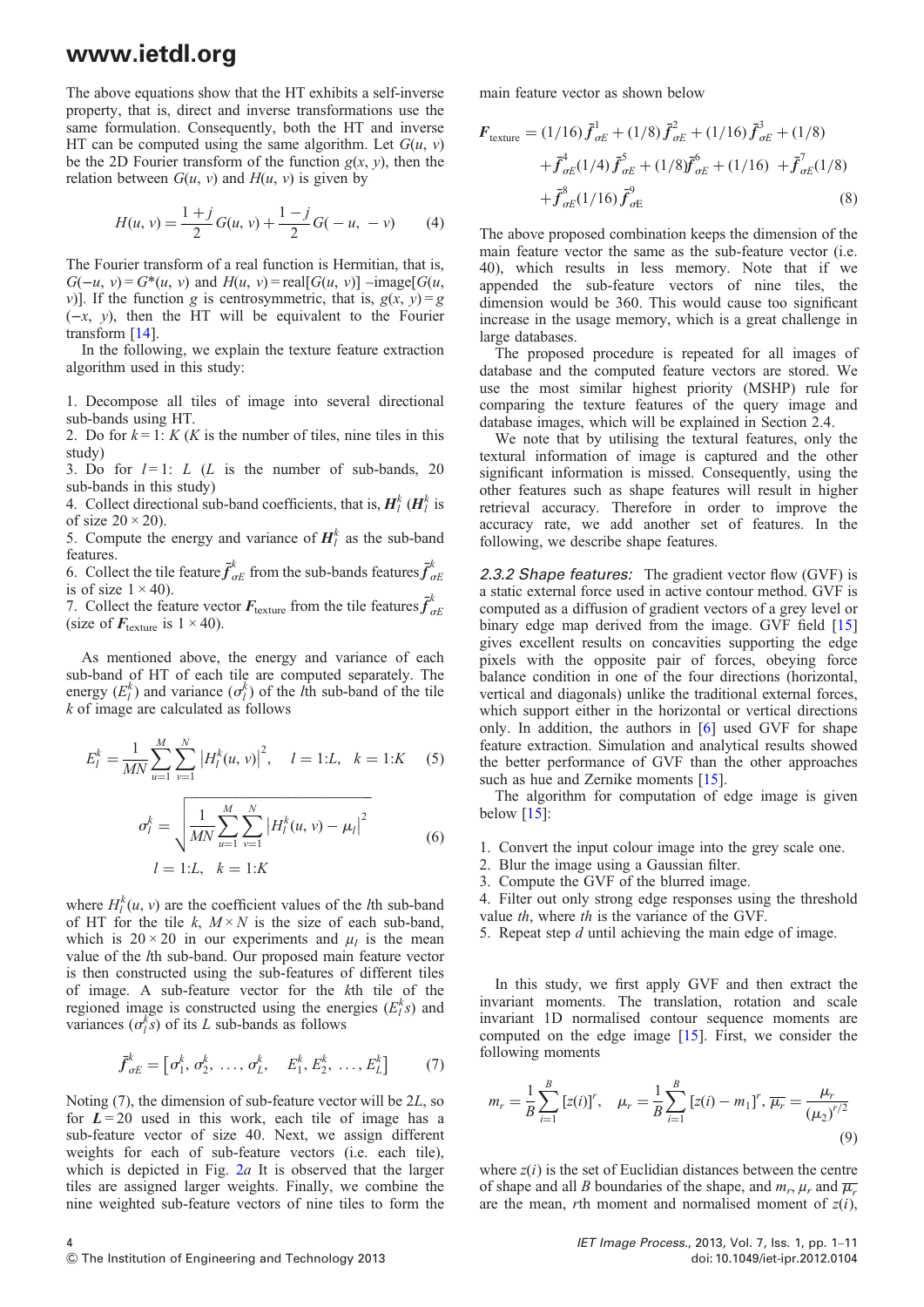respectively. The shape descriptors are then defined as by Xu and Prince [15]

$$
F_{\text{shape\_1}} = \frac{(\mu_2)^2}{m_1}, \quad F_{\text{shape\_2}} = \frac{\mu_3}{(\mu_2)^{3/2}}
$$
  

$$
F_{\text{shape\_3}} = \frac{\mu_4}{(\mu_2)^2}, \quad F_{\text{shape\_4}} = \overline{\mu_5}
$$
 (10)

Therefore a total of four features ( $F_{shape\_1}$ ,  $F_{shape\_2}$ ,  $F_{shape\_3}$ and  $F_{shape\_4}$ ) are obtained from the above computations. The Canberra distance measure [9] is used for similarity comparison of shape features, which is given by

$$
canbdist = \sum_{i=1}^{4} \frac{|V_i - W_i|}{|V_i| + |W_i|}
$$
 (11)

where  $V$  and  $W$  are the shape feature vectors of image set and query image, respectively, of size 4.

#### 2.4 Integrated image matching

In the new method, a tile from the query image is allowed to be matched to any tile in the target image, but any tile of the query image will participate in the matching process only once. Although in the conventional methods, each tile of the query image is compared with all tiles of the target image. For clarification, consider the conventional bipartite graph [6] of tiles for the query and target images, which is demonstrated in Fig. 3. In this graph, the labelled edges of the bipartite graph indicate the distances between the tiles. Since this process involves many distance computations and comparisons, which are equal to  $K^2$  (K is the number of tiles); hence, we propose an efficient algorithm, in which each tile participates in the matching just once. In our



scheme, at first, the distances among a tile of the query image and all tiles of the target image are computed and the minimum one, (e.g. the distance between the tile  $i$  of query image and the tile  $j$  of the target), is recorded as  $d_{ij}$  and then the corresponding tiles of the query and target images are blocked. This blocking will prevent the blocked tiles of the query and target images from further participating in the matching process. In this way, each tile in the query and target images is allowed to take part in the matching only once. This process is repeated until each tile finds a good matching. Therefore the number of tiles participating in the matching in our scheme will be  $K + (K - 1) + \cdots + 3 + 2 + 1 = K(K + 1)/2$ . Comparing with the conventional matching method  $(K^2)$ , the computational complexity of the new matching procedure and consequently the processing time are reduced about 1/2 which is a great advantage.

We then form the adjacency matrix  $(D)$ . The elements of this matrix are the computed minimum distances  $(d_{ii})$ . Next, we define the integrated minimum cost-matching distance  $(D_{at})$  between the query  $(q)$  and target  $(t)$  images as

$$
D_{qt} = \sum_{i=1}^{K} \sum_{j=1}^{K} d_{ij}
$$
 (12)

where  $D_{at}$  is the summation of the elements of adjacency (distance) matrix. Therefore we obtain the minimum cost matching based on the MSHP rule.

Since MSHP method is more time consuming than the Canberra distance if we use it for shape features, the retrieval time will be increased (especially in huge database such as Internet). Hence, we utilise MSHP for texture features that has more valuable information.

### 2.5 Retrieval scheme

After extraction of texture and shape features, we compute the MSHP and Canberra distance of the query image and all images of used database, where the MSHP rule is used for texture features and Canberra distance is utilised for shape features. Then, we select the image from the database as the target (retrieved) image that has less MSHP and Canberra distance values from the query image.

### 3 Experiments and results

In this section, we evaluate the performance of the proposed method. For this purpose, we use three image sets and apply our method. We also compare the performance of the new method with the previously presented methods from different points of view. Further, we examine the properties of texture features extracted from the HT.

#### 3.1 Image sets

Image set 1: The first used database was downloaded from the website http://www.wang.ist.psu.edu/docs/related, which contains 1000 Corel images. This image set consists of ten categories where each one includes 100 different images. The images are of sizes either  $256 \times 384$  or  $384 \times 256$ pixels. Fig. 4 depicts some images selected randomly from the ten categories of this database and Table 1 presents the semantic names of the ten categories.

Image set 2: We have used Lin et al. [9] complete Fig. 3 Typical bipartite graph used in the conventional methods image set as the second database, where there are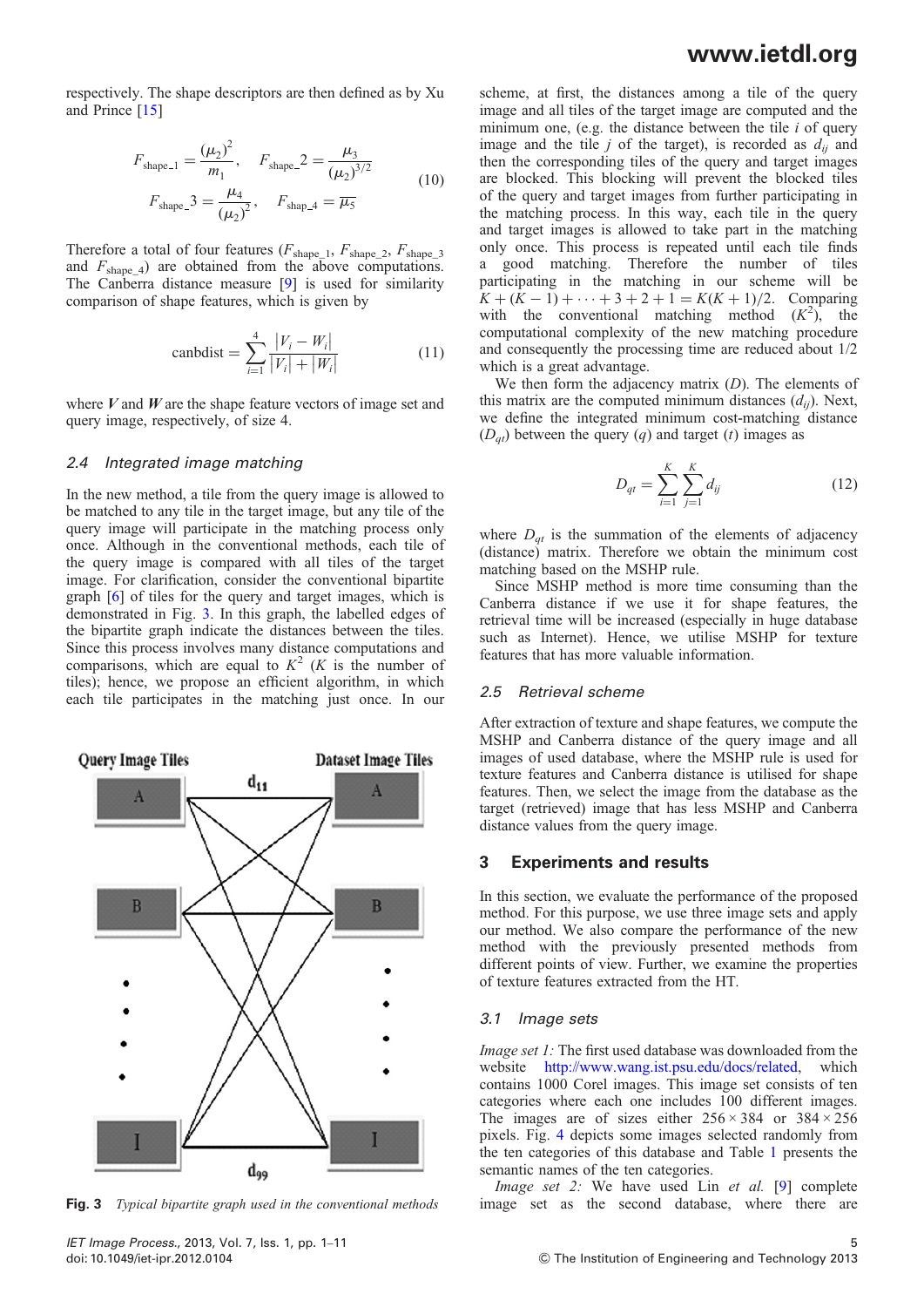

Fig. 4 Sample images randomly selected from ten categories of image set 1

Table 1 Ten categories of image set 1

| Category            | Semantic name           |
|---------------------|-------------------------|
| $\overline{2}$      | African people<br>beach |
| 3                   | building                |
| $\overline{4}$<br>5 | buses<br>dinosaurs      |
| 6<br>7              | elephants<br>flowers    |
| 8<br>9              | horses<br>mountains     |
| 10                  | food                    |



Fig. 5 Examples of image set 2

a Some query images

 $b$  Database images corresponding to the query images in Fig.  $5a$ 

two sets of images; set  $D = \{I_1^d, I_2^d, I_3^d, \ldots, I_{1051}^d\}$  and set  $Q = \{I_1^q, I_2^q, I_3^q, \ldots, I_{1051}^q\}$ . Each set contains 1051 full colour images with sizes  $256 \times 384$  or  $384 \times 256$  pixels. The images in the set  $D$  are utilised as the target images and the images in the set  $Q$  are used as the query images. Fig. 5 shows some of the query and target images from the image set 2.

Image set 3: This image set is the Corel database, which consists of 15 000 images with 150 categories, where each category contains 100 images. Each image is of size  $256 \times$ 384 or  $384 \times 256$  pixels. Corel image set has been widely used by CBIR research communities. It covers a variety of topics such as 'flowers', 'buses', 'beach', 'elephants', 'sunset', 'buildings', 'horses' etc. Fig. 6 illustrates some examples of image set 3.

3.1.1 Retrieval accuracy: The criterion for computing the retrieval accuracy is the average precision [3], which is defined as

$$
p(i) = \frac{1}{100} \sum_{r(i,j) \le 100, \quad 1 \le j \le 100} \frac{1}{ID(j) = ID(i)} \tag{13}
$$

where  $p(i)$  is the average precision of the query image i, and  $ID(i)$  and  $ID(j)$  are the category numbers of images i and j, respectively.  $r(i, j)$  is the rank of the image j, that is, the position of the image j in the retrieved images for the query image *i*, which is an integer value between 1 and 100. This value,  $r(i, j)$ , depicts the percentage of the images belonging to the category of the image  $i$  in the first 100 retrieved images.

The average precision for the category  $t$  is given by

$$
p_t(i) = \frac{1}{100} \sum_{1 \le j \le 100,} \sum_{ID(i)=t} 1
$$
 (14)

Table 2 demonstrates the average retrieval accuracy for the three mentioned image sets when only the textural features have been used. In this table, we have also compared the performance of the new method with the other methods such as Gabor wavelet [4], standard wavelet [6] and complex wavelet [12] transforms. As Table 2 shows, the retrieval accuracy of the proposed method is higher than those of the mentioned methods. In the following, we assess the performance of the proposed method, in which both texture and shape features are utilised.

# 3.2 Performance evaluation on image set 1

As mentioned, we select the image from database as the target image that has the minimum values of MSHP and Canberra distance from the query image.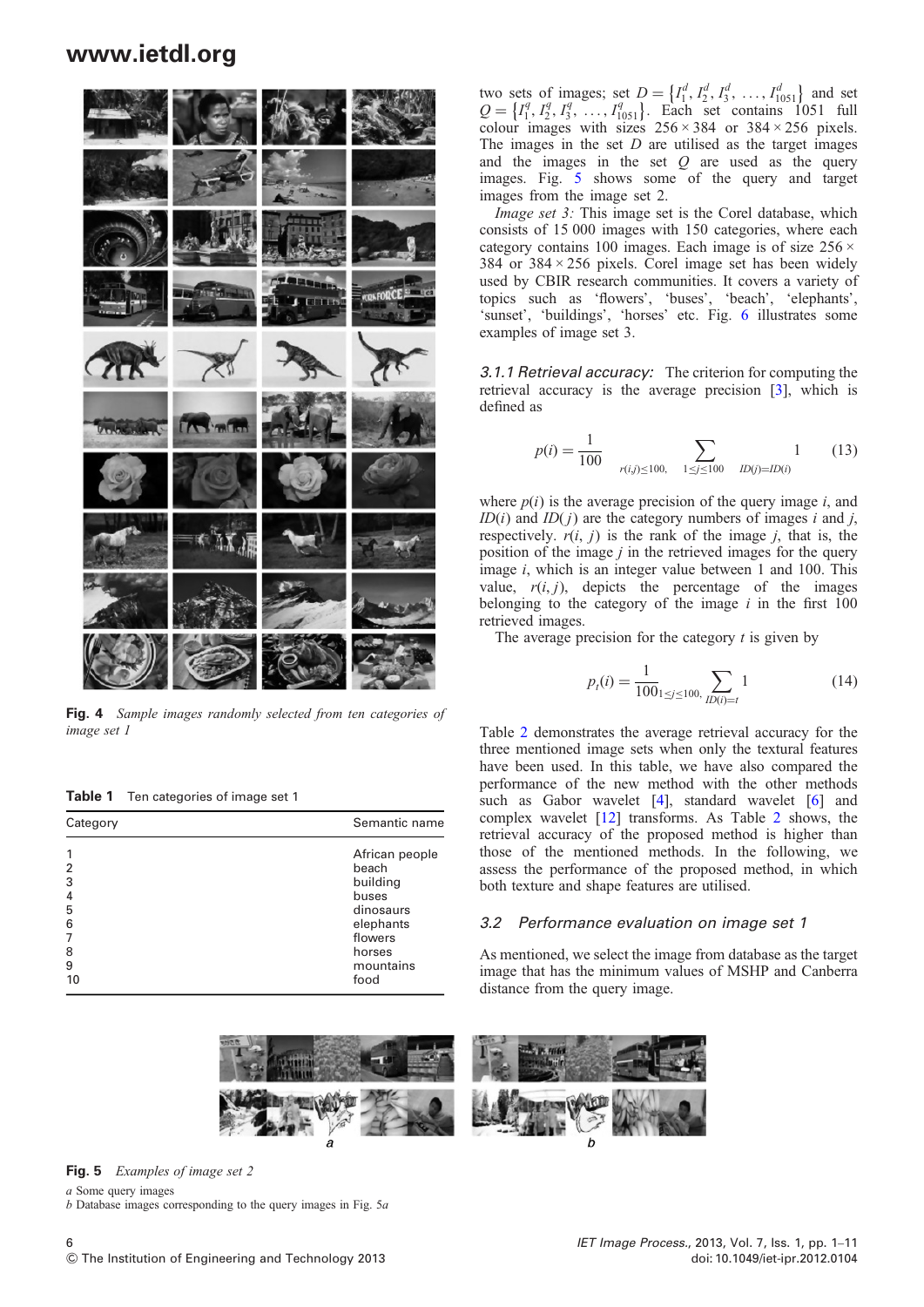

Fig. 6 Sample images randomly selected from 150 categories of image set 3

Table 2 Average retrieval accuracy of image sets 1, 2 and 3 when only the textural features are used (100 returned images)

| Image<br>set        | Gabor<br>wavelets<br>$[4]$ , % | Standard<br>wavelets<br>$[6]$ , % | Complex<br>wavelet<br>[12], % | Proposed<br>method, %  |
|---------------------|--------------------------------|-----------------------------------|-------------------------------|------------------------|
| $\overline{2}$<br>3 | 42.2<br>75.7<br>39             | 40.1<br>70.3<br>36.5              | 52.3<br>80.1<br>49.65         | 55.78<br>83.57<br>53.8 |

The performance of the proposed method is shown in Table 3. For comparison, we have presented the performance of other retrieval systems introduced in [3, 4, 6, 7, 9]. It is obvious that the proposed method achieves more accuracy than the methods of [3, 4, 6, 7] in all categories. The fuzzy integrated region matching (FIRM)

[3] and semantics-sensitive integrated matching for picture libraries (SIMPLICITY) [4] algorithms are both segmentation based methods. Since in these methods, the textured and non-textured regions are treated differently with different feature sets, their results are claimed to be better than the histogram-based method [7]. Also, the performance of edge-based system in [6] is better than the SIMPLICITY [4] and histogram based [7] methods and is a little less than the FIRM [3] method. Moreover, the method in [9] outperforms the methods of [3, 4, 6, 7]. Further, in comparison between the proposed method and the recently presented method of Lin et al. [9], we observe that in all categories except the category seven (flower category), our method has better performance. As an example of performance comparison, consider the African category which is a more complex category and many efforts have been made in the literature to improve its accuracy. We

Table 3 Comparison of average precision (%) of the proposed method and other retrieval systems presented in [3, 4, 6, 7, 9] when 100 images of set 1 are retrievable

| Semantic name of<br>class | <b>FIRM [3],</b><br>$\%$ | SIMPLICITY [4],<br>% | Edge based [6],<br>$\%$ | Histogram based [7],<br>$\%$ | Lin method [9],<br>$\%$ | Proposed method,<br>$\%$ |
|---------------------------|--------------------------|----------------------|-------------------------|------------------------------|-------------------------|--------------------------|
| Africa                    | 47                       | 48                   | 45                      | 30                           | 48                      | 54                       |
| beaches                   | 35                       | 32                   | 35                      | 30                           | 44                      | 46                       |
| building                  | 35                       | 35                   | 35                      | 25                           | 36                      | 39                       |
| bus                       | 60                       | 36                   | 60                      | 26                           | 69                      | 70                       |
| dinosaur                  | 95                       | 95                   | 95                      | 90                           | 96                      | 99                       |
| elephant                  | 25                       | 38                   | 25                      | 36                           | 55                      | 60                       |
| flower                    | 65                       | 42                   | 65                      | 40                           | 89                      | 83                       |
| horses                    | 65                       | 72                   | 65                      | 38                           | 70                      | 75                       |
| mountain                  | 30                       | 35                   | 30                      | 25                           | 42                      | 48                       |
| food                      | 48                       | 38                   | 48                      | 20                           | 53                      | 58                       |
| average                   | 50.5                     | 47.1                 | 50.3                    | 36                           | 60.2                    | 63.0                     |



Fig. 7 Average precision of different methods for image dataset 1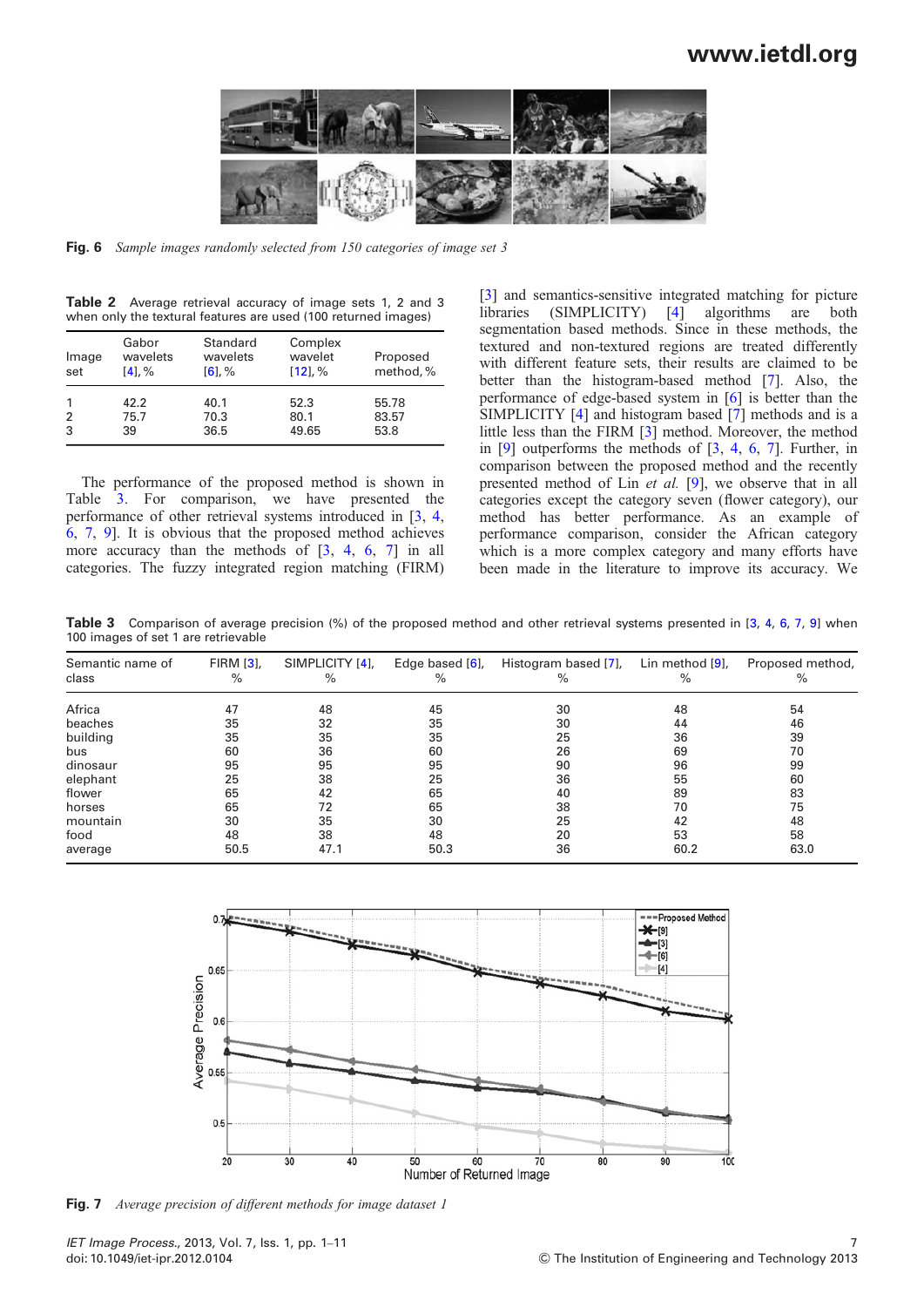

Fig. 8 Average recall of different methods for image dataset 1

observe that for this category, our method achieves 54% accuracy, while the other methods including [9] yield less accuracy.

The average accuracy of retrieval and the average recall of different methods against the number of returned images are demonstrated in Figs. 7 and 8, respectively, for image sets 1. The experimental results clearly reveal that for the first 20–100 returned images of the 1000 images of the ten categories, the new method outperforms the methods of [3, 4, 6, 9].

### 3.3 Performance assessment on image set 2

As mentioned, in image set 2 there are two sets of images, the images in set  $D$  are employed as the target images and those in set  $Q$  are used as the query images. Each image pair  $(I_i^d, I_i^q)$  is randomly chosen from the set D and set Q,

respectively. Each  $I_i^q$  is used as the query image and for each query image, the system finds a predefined number of images from the set  $D$ , which have less Canberra distance and MSHP from the query image. If  $I_i^d$  exists among the found images, we say that the system has correctly recognised the expected image, otherwise, the system has failed.

Table 4 demonstrates the retrieval accuracy of different methods. We observe that the proposed method has much better performance than the methods of [9, 10, 11]. It is also obvious that the retrieval precision increases as the number of returned images increases.

### 3.4 Performance evaluation on image set 3

Figs. 9 and 10 demonstrate the average precision and the average recall of different methods for image set 3,

Table 4 Comparison of the average recall (%) of the proposed method and the other commonly used retrieval systems when different numbers of images are retrieved (image sets 2 and 3)

| Number of recalls             |      |      |      |       | h.   | 10   | 20    | 30   | 50   | 100  |
|-------------------------------|------|------|------|-------|------|------|-------|------|------|------|
| Huang and Dais [10]           | 65.3 | 72.2 | 74.7 | 77.0  | 78.1 | 83.5 | 86.2  | 88.4 | 92.0 | 94.7 |
| Jhanwar et al. [11]           | 62.4 | 70.7 | 74.8 | 76.6  | 79.0 | 84.0 | 87.7  | 90.2 | 92.3 | 94.6 |
| Lin $et$ al. $[9]$            | 85.5 | 90.5 | 92.3 | 93.2  | 93.6 | 95.1 | 96.7  | 97.7 | 98.9 | 99.2 |
| proposed method (image set 2) | 88.6 | 93   | 94.9 | 95.4  | 95.6 | 96.7 | 97    | 98.1 | 99   | 99.7 |
| proposed method (image set 3) | 86.1 | 90.9 | 91   | 93.75 | 94.2 | 94   | 97.10 | 96.8 | 97   | 99.5 |



Fig. 9 Average precision of different methods for image set 3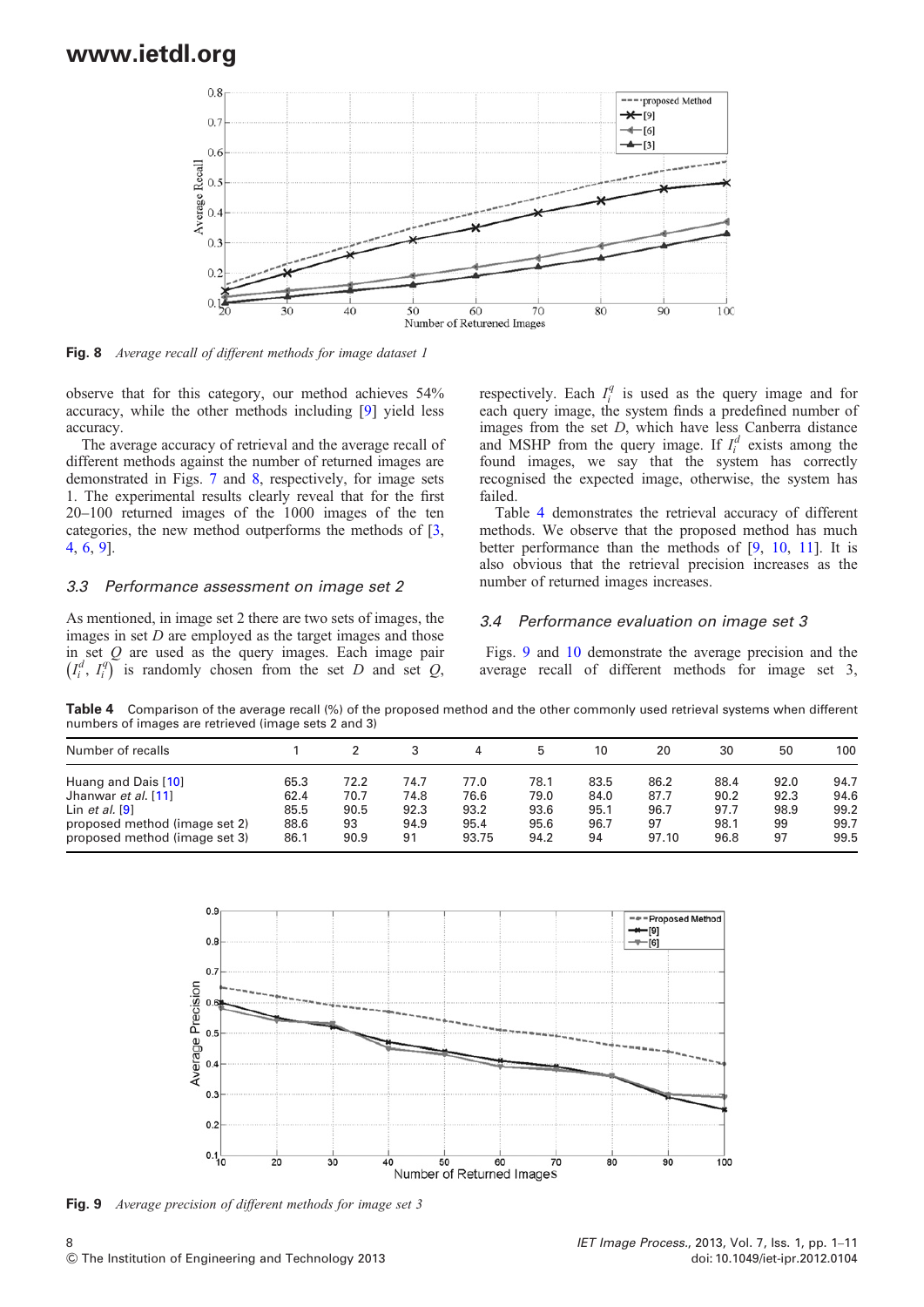

Fig. 10 Average recall of different methods for image set 3

respectively. It is obvious that the proposed method outperforms the methods of  $[6, 9]$ . Also, from Table 4, we observe that the average recall accuracy of the proposed method is much better than the methods of [9, 10, 11].

### 3.5 Computational cost

Table 5 depicts the computational complexity of our method and the method of Lin  $et$  al. [9], which has better performance than the methods of  $[3, 4, 6, 7]$  for image set 1. It is observed that the proposed method has the same number of multiplications and comparisons as those of Lin *et al.* [9]. However, the number of additions in our method is reduced by the factor of 1.4.

We have also compared the processing times of our method and Lin et al. [9]. It is worth mentioning that we have simulated the methods of  $[6, 9]$  on the same computer that we evaluated our work. Therefore the comparison is fair. The methods were executed on a 1.7 GHz Corei7 CPU processor with 4 Gigabyte RAM. The experimental results show that the proposed retrieval method takes 38 ms and the method of Lin et al. [9] needs 44 ms for each image in the image set 1. Thus, our approach is 1.2 times faster than the method of Lin et al. [9]. Consequently, the processing time of the new retrieval system will be much less than that of Lin et al. [9] for huge image sets. Since the methods of  $[6, 9]$  reported that their run times are less than [3, 4], hence we can conclude that the proposed method needs less run time compared to the methods of [3, 4].

Table 6 provides the feature vector length and processing time for feature vector computation. It is also worth mentioning that, in our approach, the dimension of the main feature vector is less than the Gabor wavelet [4] and method of Lin et al. [9] and equals to that of the standard

Table 5 Computational complexity per pixel for image set 1

|                    | Number of<br>additions | Number of<br>multiplications | Number of<br>comparisons |
|--------------------|------------------------|------------------------------|--------------------------|
| Lin $et$ al. $[9]$ | 47.9                   | 18.6                         | 1.5                      |
| proposed<br>method | 38.2                   | 18.6                         | 1.5                      |

Table 6 Feature vector length and feature extraction time of different methods for a query image in image set 1

|                                  | Gabor<br>wavelets<br>[4] | Standard<br>wavelet<br>[6]                  | Lin<br>method<br>[9] | Proposed<br>method |
|----------------------------------|--------------------------|---------------------------------------------|----------------------|--------------------|
| feature vector<br>length         | 42                       |                                             |                      |                    |
| (6 orientations,<br>7 scales)    | 40                       | variable<br>from 50 to<br>larger<br>lengths | 40                   |                    |
| feature<br>generation<br>time, s | 3.54                     | 0.61                                        | $1 - 3$              | 0.7                |

Table 7 Rotation invariant property of HT

| Class<br>no. | Rotation in<br>degree | Average value<br>of $\sigma$ | Average value<br>of E |
|--------------|-----------------------|------------------------------|-----------------------|
| 1            | 0 (no rotation)       | 1.125                        | 0.764                 |
|              | 20                    | 1.130                        | 0.654                 |
|              | 45                    | 1.121                        | 0.681                 |
|              | 55                    | 1.127                        | 0.673                 |
|              | 90                    | 1.124                        | 0.762                 |
| 2            | 0 (no rotation)       | 3.298                        | 0.948                 |
|              | 20                    | 3.254                        | 1.004                 |
|              | 45                    | 3.292                        | 0.975                 |
|              | 55                    | 3.227                        | 0.899                 |
|              | 90                    | 3.200                        | 0.999                 |
| 3            | 0 (no rotation)       | 2.443                        | 1.693                 |
|              | 20                    | 2.554                        | 1.558                 |
|              | 45                    | 2.834                        | 1.449                 |
|              | 55                    | 2.367                        | 1.561                 |
|              | 90                    | 2.659                        | 1.487                 |
| 4            | 0 (no rotation)       | 1.547                        | 0.359                 |
|              | 20                    | 1.582                        | 0.398                 |
|              | 45                    | 1.345                        | 0.437                 |
|              | 55                    | 1.576                        | 0.429                 |
|              | 90                    | 1.465                        | 0.354                 |
| 5            | 0 (no rotation)       | 4.212                        | 1.012                 |
|              | 20                    | 4.324                        | 0.924                 |
|              | 45                    | 4.491                        | 0.896                 |
|              | 55                    | 4.285                        | 0.999                 |
|              | 90                    | 4.349                        | 1.101                 |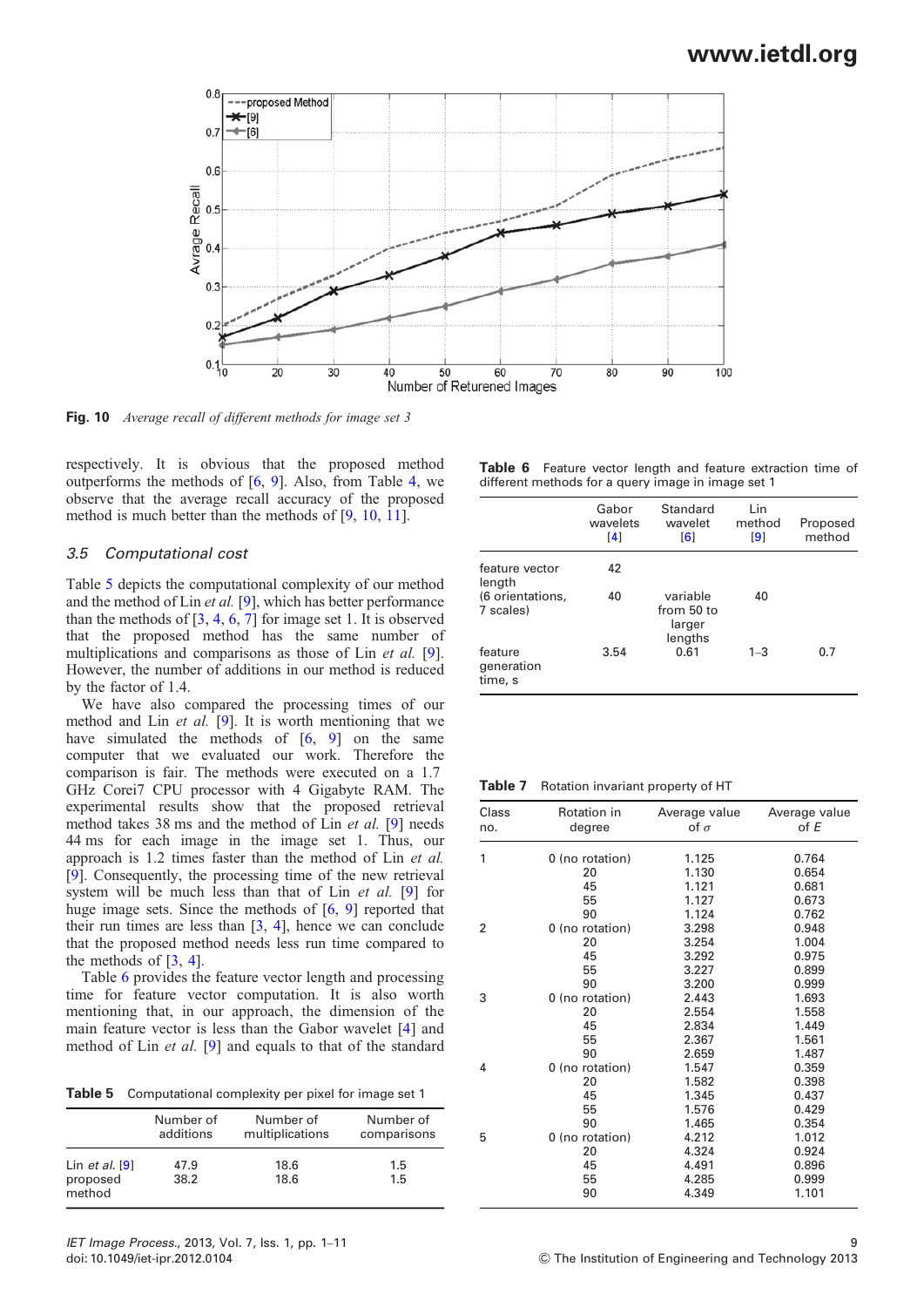|  | Table 8 Effect of shift of features extracted from HT |  |  |  |  |
|--|-------------------------------------------------------|--|--|--|--|
|--|-------------------------------------------------------|--|--|--|--|

| Shift values | MSPE <sub>1</sub>     |                |                       | MSPE <sub>2</sub> | MSPE <sub>3</sub>     |                |
|--------------|-----------------------|----------------|-----------------------|-------------------|-----------------------|----------------|
|              | For $\sigma$ features | For E features | For $\sigma$ features | For E features    | For $\sigma$ features | For E features |
| 5            | 0.190                 | 0.209          | 0.192                 | 0.207             | 0.183                 | 0.192          |
| 10           | 0.210                 | 0.213          | 0.182                 | 0.197             | 0.191                 | 0.184          |
| 15           | 0.219                 | 0.208          | 0.194                 | 0.213             | 0.186                 | 0.189          |

wavelet [6]. We note that increasing the dimension of feature vector will produce higher retrieval results but at the cost of increase in memory usage, that is, there is a trade-off between the accuracy and complexity. It is also observed that our method needs less feature generation time than the Gabor wavelets [4] and Lin method [9] while it has better performance.

#### 3.6 Properties of features extracted from HT

We examine the properties of features obtained from HT in this study and show that they are rotation invariant and rather shift invariant. For this purpose, we have carried out the experiments for five classes of image set 1.

To demonstrate the rotation invariant characteristic, we perform the following steps:

(a) Rotation of image by the specified values of 0, 20, 45, 55 and 90°.

(b) Feature extraction of each rotation using HT.

(c) Computation of the values of variance  $\sigma$  and energy E in each rotation for different images of each class and then averaging.

(d) Comparison of the average values of  $\sigma s$  and Es obtained in step (c).

Simulation results are listed in Table 7. It is observed that the average values of  $\sigma$  and E for different rotations in each class are almost the same which shows that the features extracted from HT in this study are invariant against rotation.

We have examined the effect of shift on the extracted features by the mean-squre percentage error (MSPE) criterion which is defined as the error between the extracted features and the features circularly shifted by a defined value, then averaged over database:

$$
\text{MSPE} = \frac{1}{T} \sum_{t=1}^{T} \frac{||F_t - A_t||}{||F_t||} \tag{15}
$$

where  $F_t$  and  $A_t$  are the features before and after shift, respectively, and  $\overline{T}$  is the length of feature vector. Less values of MSPE indicate that the features are more invariant to shift. In this experiment, the extracted features [(7) and (8)] are divided into two sub-features.

- 1. Sub-feature vector for  $\sigma$  with size of 20.
- 2. Sub-feature vector for  $E$  with size of 20.

The reason for dividing the main feature vector into two sub-feature vectors is that the natures of  $\sigma$  and E features are different. Hence, using MSPE for the main feature vector will not be meaningful. Therefore we consider the MSPE for each sub-vector. We have used the shifts of 5, 10 and 15. In Table 8, we have shown the MSPE for the orientations of 30 $\textdegree$  (denoted by MSPE<sub>1</sub>), 45 $\textdegree$  (shown as

 $MSPE<sub>2</sub>$ ) and 65 $\degree$  (depicted as MSPE<sub>3</sub>). It is observed from the table that, in this work, the obtained features from HT are rather invariant to shift.

### 4 Conclusion

We proposed a new method for image retrieval. The images were partitioned into nine non-overlapping tiles. An efficient integrated matching scheme among the tiles of the query and database image was implemented for image similarity measurement, which reduced the matching complexity by 1/2. The HT for each of the non-overlapping tiles was computed and the energy and variance of coefficients of tiles were used as the texture features. Then, the invariant moments of edge image were used to describe the shape features. A combination of texture and shape features provides a robust feature set for image retrieval. The experiments performed on three image sets demonstrate the efficiency of the proposed method in comparison with the existing methods, that is, the new method achieves more retrieval accuracy. The dimension of feature vector in our approach is the less than the other approaches. Further, the computational complexity and processing time of the proposed method are less than the previously presented methods, which is an advantage in CBIR systems.

### 5 References

- 1 Sedghi, T., Fakheri, M., Shayesteh, M.G.: 'Region and content based image retrieval using advanced image processing technique'. Proc. IEEE, Machine Vision and Image Processing Symp., 2010
- 2 Sedghi, T., Fakheri, M., Amirani, M.: 'Features composition for proficient and real time retrieval in content based image retrieval system'. Proc. IEEE, Machine Vision and Image Processing Symp., 2010
- 3 Chen, Y., Wang, J.Z.: 'A region-based fuzzy feature matching approach to content-based image retrieval', IEEE Trans. Pattern Anal. Mach. Intell., 2002, 24, (9), pp. 1252–1267
- 4 Li, J., Wang, J.Z., Wiederhold, G.: 'IRM: integrated region matching for image retrieval'. Proc. Eighth ACM Int. Conf. on Multimedia, October 2000, pp. 147–156
- 5 Rui-zhe, Z., Jia-zheng, Y., Jing-hua, H., Yu-jian, W., Hong, B.: 'A novel generalized SVM algorithm with application to region-based image retrieval'. Proc. Int. Forum on Information Technology and Applications, 2009, pp. 280–283
- Hirremath, P.S., Pujari, J.: 'Content based image retrieval based on texture and shape features using image and its complement'. Proc. IJCSS, 2008, vol. 2, pp. 25–35
- 7 Rubner, Y., Guibas, L.J., Tomasi, C.: 'The earth mover's distance, multi-dimensional scaling, and color-based image retrieval'. Proc. DARPA Image Understanding Workshop, 1997, pp. 661–668
- 8 Hoiem, D., Sukhtankar, R., Schneiderman, H., Huston, L.: 'Object-based image retrieval using statistical structure of images'. Proc. CVPR, 2004
- Lin, C., Chen, R., Chan, Y.: 'A smart content-based image retrieval system based on color and texture feature', Image Vis. Comput., 2009, 27, pp. 658–665
- 10 Huang, P.W., Dai, S.K.: 'Image retrieval by texture similarity', Pattern Recognit., 2003, 36, pp. 665–679